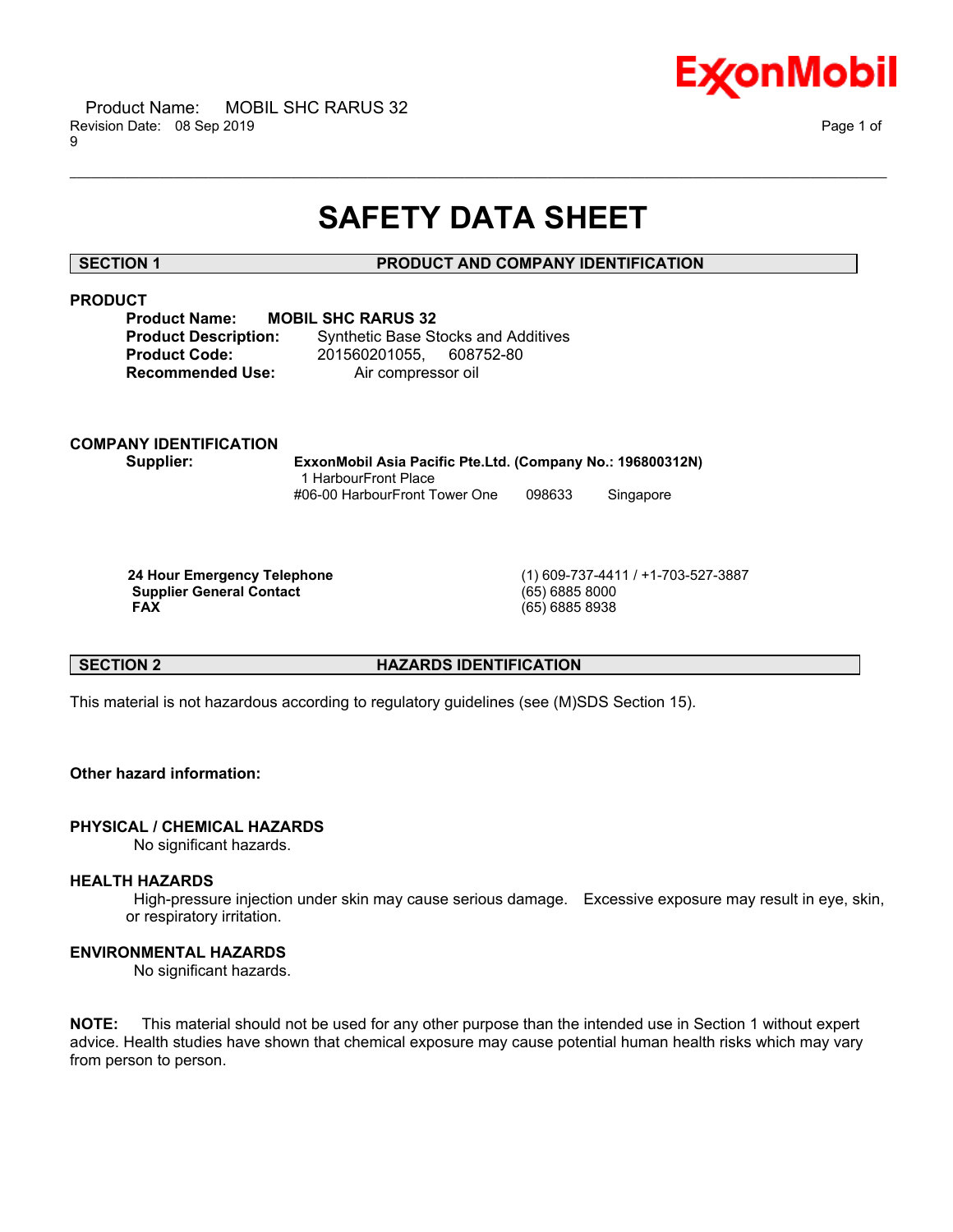Product Name: MOBIL SHC RARUS 32 Revision Date: 08 Sep 2019 Page 2 of 9



### **SECTION 3 COMPOSITION / INFORMATION ON INGREDIENTS**

This material is defined as a mixture.

#### **No Hazardous Substance(s) or Complex Substance(s) required for disclosure.**

| <b>SECTION 4</b> | <b>FIRST AID MEASURES</b> |  |
|------------------|---------------------------|--|

\_\_\_\_\_\_\_\_\_\_\_\_\_\_\_\_\_\_\_\_\_\_\_\_\_\_\_\_\_\_\_\_\_\_\_\_\_\_\_\_\_\_\_\_\_\_\_\_\_\_\_\_\_\_\_\_\_\_\_\_\_\_\_\_\_\_\_\_\_\_\_\_\_\_\_\_\_\_\_\_\_\_\_\_\_\_\_\_\_\_\_\_\_\_\_\_\_\_\_\_\_\_\_\_\_\_\_\_\_\_\_\_\_\_\_\_\_\_

#### **INHALATION**

Remove from further exposure. For those providing assistance, avoid exposure to yourself or others. Use adequate respiratory protection. If respiratory irritation, dizziness, nausea, or unconsciousness occurs, seek immediate medical assistance. If breathing has stopped, assist ventilation with a mechanical device or use mouth-to-mouth resuscitation.

### **SKIN CONTACT**

Wash contact areas with soap and water. If product is injected into or under the skin, or into any part of the body, regardless of the appearance of the wound or its size, the individual should be evaluated immediately by a physician as a surgical emergency. Even though initial symptoms from high pressure injection may be minimal or absent, early surgical treatment within the first few hours may significantly reduce the ultimate extent of injury.

#### **EYE CONTACT**

Flush thoroughly with water. If irritation occurs, get medical assistance.

#### **INGESTION**

First aid is normally not required. Seek medical attention if discomfort occurs.

#### **NOTE TO PHYSICIAN**

None

### **SECTION 5 FIRE FIGHTING MEASURES**

#### **EXTINGUISHING MEDIA**

**Appropriate Extinguishing Media:** Use water fog, foam, dry chemical or carbon dioxide (CO2) to extinguish flames.

**Inappropriate Extinguishing Media:** Straight streams of water

#### **FIRE FIGHTING**

**Fire Fighting Instructions:** Evacuate area. Prevent run-off from fire control or dilution from entering streams, sewers or drinking water supply. Fire-fighters should use standard protective equipment and in enclosed spaces, self-contained breathing apparatus (SCBA). Use water spray to cool fire exposed surfaces and to protect personnel.

**Hazardous Combustion Products:** Aldehydes, Incomplete combustion products, Oxides of carbon, Smoke, Fume, Sulphur oxides

#### **FLAMMABILITY PROPERTIES**

**Flash Point [Method]:** >210°C (410°F) [ASTM D-92] **Flammable Limits (Approximate volume % in air):** LEL: 0.9 UEL: 7.0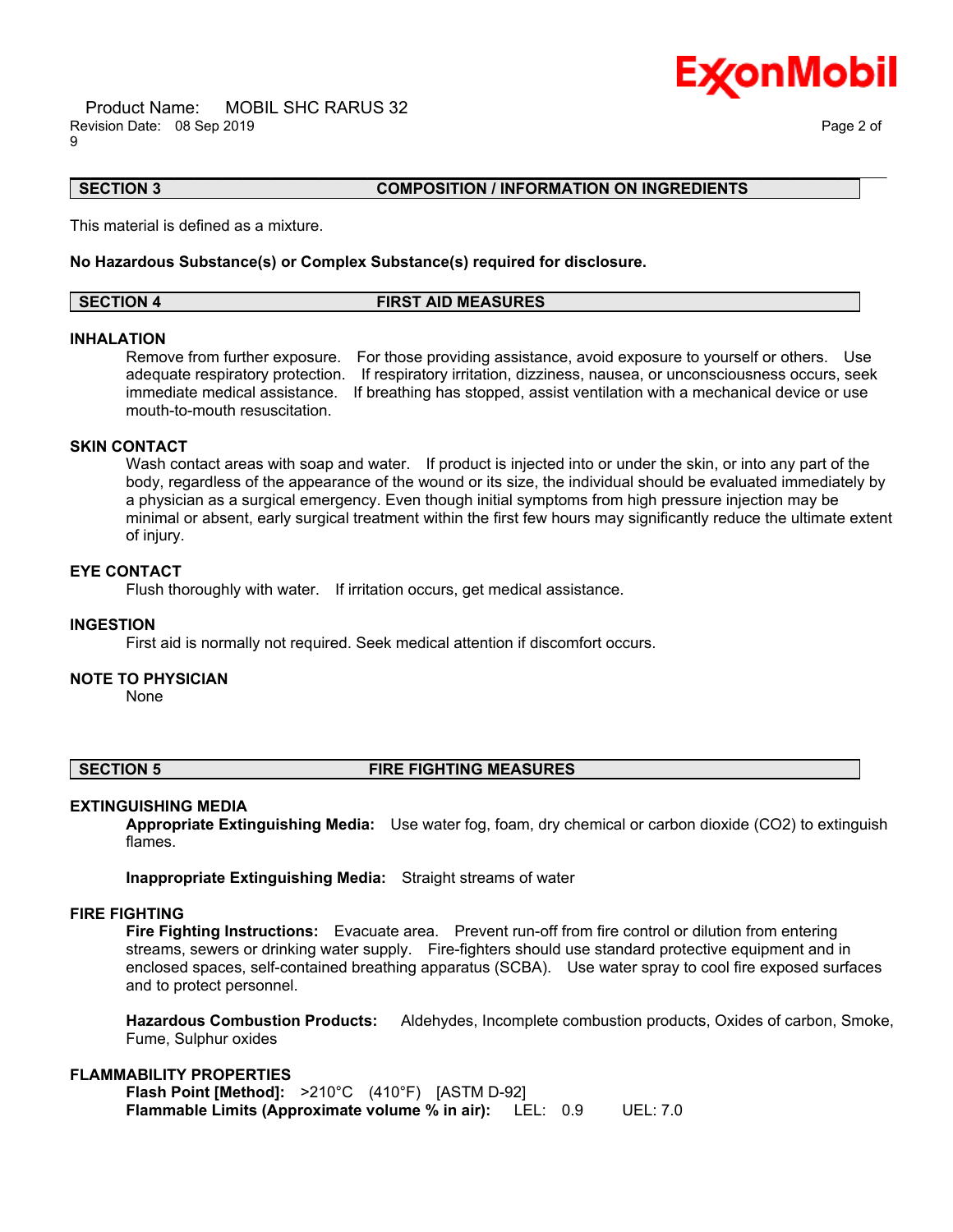

#### **Autoignition Temperature:** N/D

#### **SECTION 6 ACCIDENTAL RELEASE MEASURES**

### **NOTIFICATION PROCEDURES**

In the event of a spill or accidental release, notify relevant authorities in accordance with all applicable regulations.

\_\_\_\_\_\_\_\_\_\_\_\_\_\_\_\_\_\_\_\_\_\_\_\_\_\_\_\_\_\_\_\_\_\_\_\_\_\_\_\_\_\_\_\_\_\_\_\_\_\_\_\_\_\_\_\_\_\_\_\_\_\_\_\_\_\_\_\_\_\_\_\_\_\_\_\_\_\_\_\_\_\_\_\_\_\_\_\_\_\_\_\_\_\_\_\_\_\_\_\_\_\_\_\_\_\_\_\_\_\_\_\_\_\_\_\_\_\_

#### **PROTECTIVE MEASURES**

Avoid contact with spilled material. See Section 5 for fire fighting information. See the Hazard Identification Section for Significant Hazards. See Section 4 for First Aid Advice. See Section 8 for advice on the minimum requirements for personal protective equipment. Additional protective measures may be necessary, depending on the specific circumstances and/or the expert judgment of the emergency responders.

#### **SPILL MANAGEMENT**

**Land Spill:** Stop leak if you can do so without risk. Recover by pumping or with suitable absorbent.

**Water Spill:** Stop leak if you can do so without risk. Confine the spill immediately with booms. Warn other shipping. Remove from the surface by skimming or with suitable absorbents. Seek the advice of a specialist before using dispersants.

Water spill and land spill recommendations are based on the most likely spill scenario for this material; however, geographic conditions, wind, temperature, (and in the case of a water spill) wave and current direction and speed may greatly influence the appropriate action to be taken. For this reason, local experts should be consulted. Note: Local regulations may prescribe or limit action to be taken.

#### **ENVIRONMENTAL PRECAUTIONS**

Large Spills: Dyke far ahead of liquid spill for later recovery and disposal. Prevent entry into waterways, sewers, basements or confined areas.

#### **SECTION 7 HANDLING AND STORAGE**

#### **HANDLING**

 This material is not intended for use in air compressors for breathing applications. Prevent small spills and leakage to avoid slip hazard. Material can accumulate static charges which may cause an electrical spark (ignition source). When the material is handled in bulk, an electrical spark could ignite any flammable vapors from liquids or residues that may be present (e.g., during switch-loading operations). Use proper bonding and/or earthing procedures. However, bonding and earthing may not eliminate the hazard from static accumulation. Consult local applicable standards for guidance. Additional references include American Petroleum Institute 2003 (Protection Against Ignitions Arising out of Static, Lightning and Stray Currents) or National Fire Protection Agency 77 (Recommended Practice on Static Electricity) or CENELEC CLC/TR 50404 (Electrostatics - Code of practice for the avoidance of hazards due to static electricity).

**Static Accumulator:** This material is a static accumulator.

#### **STORAGE**

 The type of container used to store the material may affect static accumulation and dissipation. Do not store in open or unlabelled containers.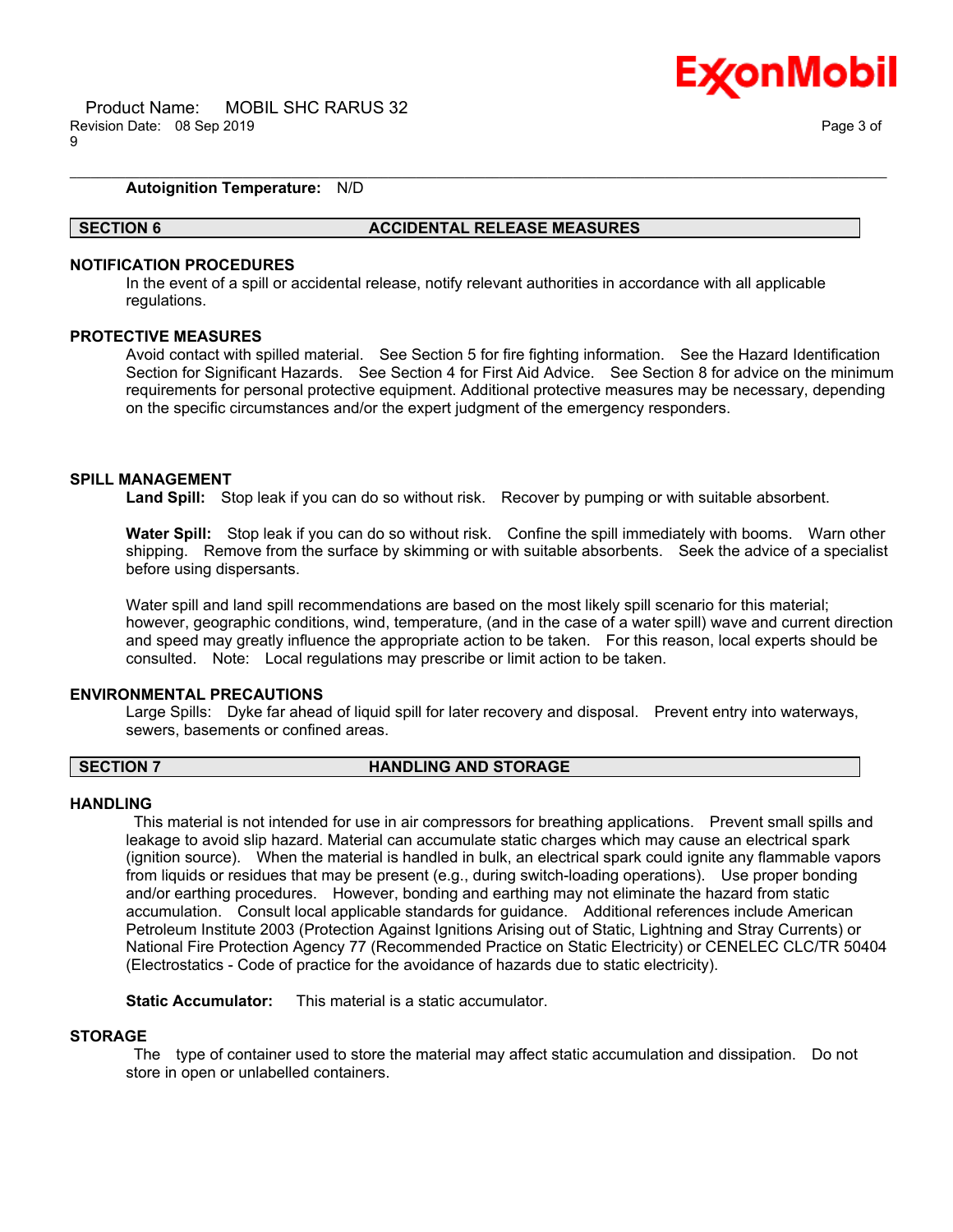

## \_\_\_\_\_\_\_\_\_\_\_\_\_\_\_\_\_\_\_\_\_\_\_\_\_\_\_\_\_\_\_\_\_\_\_\_\_\_\_\_\_\_\_\_\_\_\_\_\_\_\_\_\_\_\_\_\_\_\_\_\_\_\_\_\_\_\_\_\_\_\_\_\_\_\_\_\_\_\_\_\_\_\_\_\_\_\_\_\_\_\_\_\_\_\_\_\_\_\_\_\_\_\_\_\_\_\_\_\_\_\_\_\_\_\_\_\_\_

### **SECTION 8 EXPOSURE CONTROLS / PERSONAL PROTECTION**

**Exposure limits/standards for materials that can be formed when handling this product:** When mists/aerosols can occur the following is recommended:  $5$  mg/m<sup>3</sup> - ACGIH TLV (inhalable fraction).

NOTE: Limits/standards shown for guidance only. Follow applicable regulations.

#### **ENGINEERING CONTROLS**

The level of protection and types of controls necessary will vary depending upon potential exposure conditions. Control measures to consider:

No special requirements under ordinary conditions of use and with adequate ventilation.

#### **PERSONAL PROTECTION**

Personal protective equipment selections vary based on potential exposure conditions such as applications, handling practices, concentration and ventilation. Information on the selection of protective equipment for use with this material, as provided below, is based upon intended, normal usage.

**Respiratory Protection:** If engineering controls do not maintain airborne contaminant concentrations at a level which is adequate to protect worker health, an approved respirator may be appropriate. Respirator selection, use, and maintenance must be in accordance with regulatory requirements, if applicable. Types of respirators to be considered for this material include:

No special requirements under ordinary conditions of use and with adequate ventilation. Particulate

For high airborne concentrations, use an approved supplied-air respirator, operated in positive pressure mode. Supplied air respirators with an escape bottle may be appropriate when oxygen levels are inadequate, gas/vapour warning properties are poor, or if air purifying filter capacity/rating may be exceeded.

**Hand Protection:** Any specific glove information provided is based on published literature and glove manufacturer data. Glove suitability and breakthrough time will differ depending on the specific use conditions. Contact the glove manufacturer for specific advice on glove selection and breakthrough times for your use conditions. Inspect and replace worn or damaged gloves. The types of gloves to be considered for this material include:

No protection is ordinarily required under normal conditions of use. Nitrile,Viton

**Eye Protection:** If contact is likely, safety glasses with side shields are recommended.

**Skin and Body Protection:** Any specific clothing information provided is based on published literature or manufacturer data. The types of clothing to be considered for this material include:

 No skin protection is ordinarily required under normal conditions of use. In accordance with good industrial hygiene practices, precautions should be taken to avoid skin contact.

**Specific Hygiene Measures:** Always observe good personal hygiene measures, such as washing after handling the material and before eating, drinking, and/or smoking. Routinely wash work clothing and protective equipment to remove contaminants. Discard contaminated clothing and footwear that cannot be cleaned. Practice good housekeeping.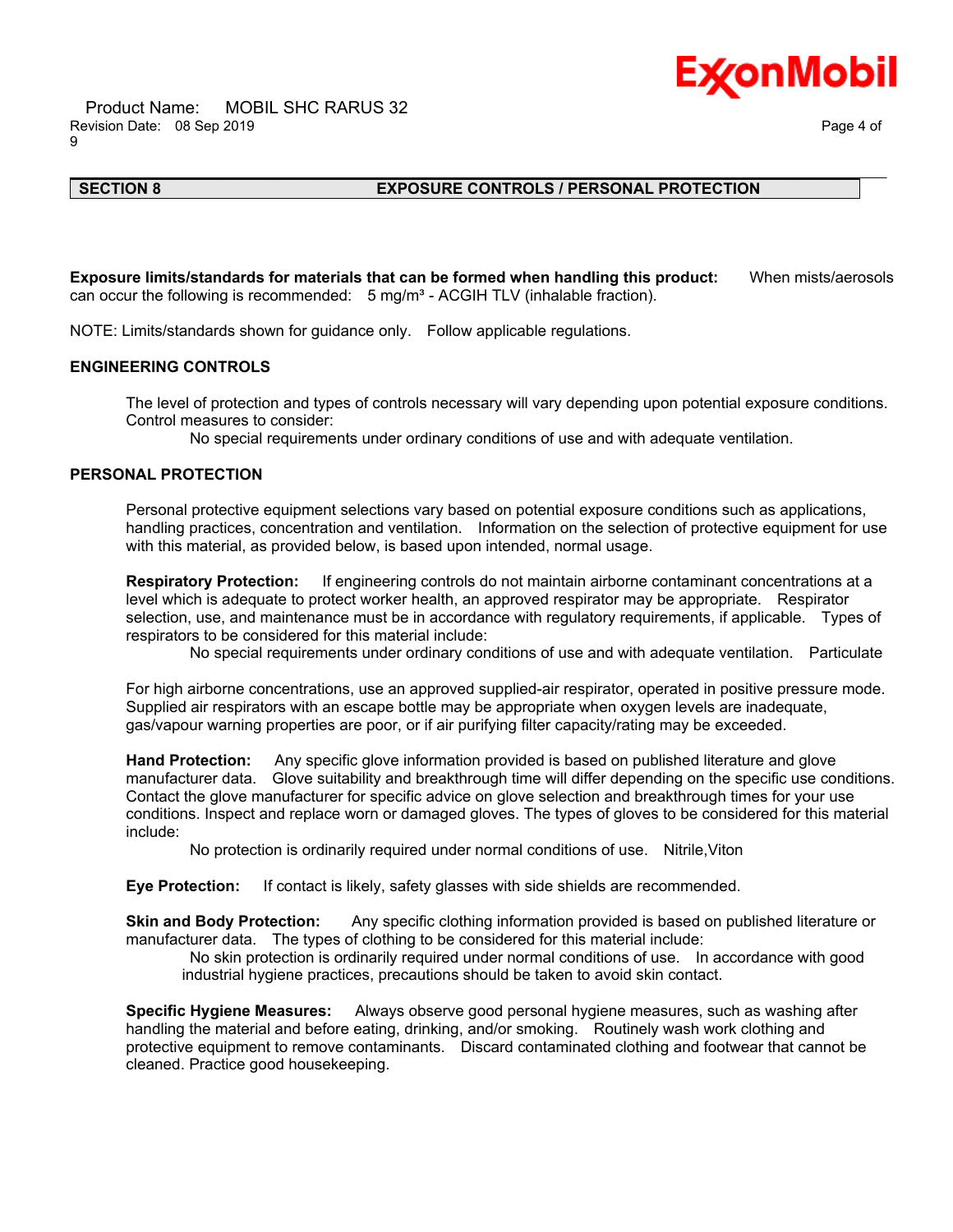

 Product Name: MOBIL SHC RARUS 32 Revision Date: 08 Sep 2019 Page 5 of 9

### **ENVIRONMENTAL CONTROLS**

 Comply with applicable environmental regulations limiting discharge to air, water and soil. Protect the environment by applying appropriate control measures to prevent or limit emissions.

#### **SECTION 9 PHYSICAL AND CHEMICAL PROPERTIES**

**Note: Physical and chemical properties are provided for safety, health and environmental considerations only and may not fully represent product specifications. Contact the Supplier for additional information.**

\_\_\_\_\_\_\_\_\_\_\_\_\_\_\_\_\_\_\_\_\_\_\_\_\_\_\_\_\_\_\_\_\_\_\_\_\_\_\_\_\_\_\_\_\_\_\_\_\_\_\_\_\_\_\_\_\_\_\_\_\_\_\_\_\_\_\_\_\_\_\_\_\_\_\_\_\_\_\_\_\_\_\_\_\_\_\_\_\_\_\_\_\_\_\_\_\_\_\_\_\_\_\_\_\_\_\_\_\_\_\_\_\_\_\_\_\_\_

#### **GENERAL INFORMATION**

**Physical State:** Liquid **Colour:** Orange **Odour:** Characteristic **Odour Threshold:** N/D

#### **IMPORTANT HEALTH, SAFETY, AND ENVIRONMENTAL INFORMATION**

**Relative Density (at 15 °C):** 0.878 [ASTM D1298] **Flammability (Solid, Gas):** N/A **Flash Point [Method]:** >210°C (410°F) [ASTM D-92] **Flammable Limits (Approximate volume % in air):** LEL: 0.9 UEL: 7.0 **Autoignition Temperature:** N/D **Boiling Point / Range:** > 316°C (601°F) **Decomposition Temperature:** N/D **Vapour Density (Air = 1):** > 2 at 101 kPa **Vapour Pressure:** < 0.013 kPa (0.1 mm Hg) at 20 °C **Evaporation Rate (n-butyl acetate = 1):** N/D **pH:** N/A **Log Pow (n-Octanol/Water Partition Coefficient):** > 3.5 **Solubility in Water:** Negligible **Viscosity:** 30.6 cSt (30.6 mm2/sec) at 40ºC | 5.6 cSt (5.6 mm2/sec) at 100°C [ASTM D 445] **Oxidizing Properties:** See Hazards Identification Section.

#### **OTHER INFORMATION**

**Freezing Point:** N/D **Melting Point:** N/A **Pour Point:** -33°C (-27°F) [ASTM D5950]

#### **SECTION 10 STABILITY AND REACTIVITY**

**STABILITY:** Material is stable under normal conditions.

**CONDITIONS TO AVOID:** Excessive heat. High energy sources of ignition.

**MATERIALS TO AVOID:** Strong oxidisers

**HAZARDOUS DECOMPOSITION PRODUCTS:** Material does not decompose at ambient temperatures.

**POSSIBILITY OF HAZARDOUS REACTIONS:** Hazardous polymerization will not occur.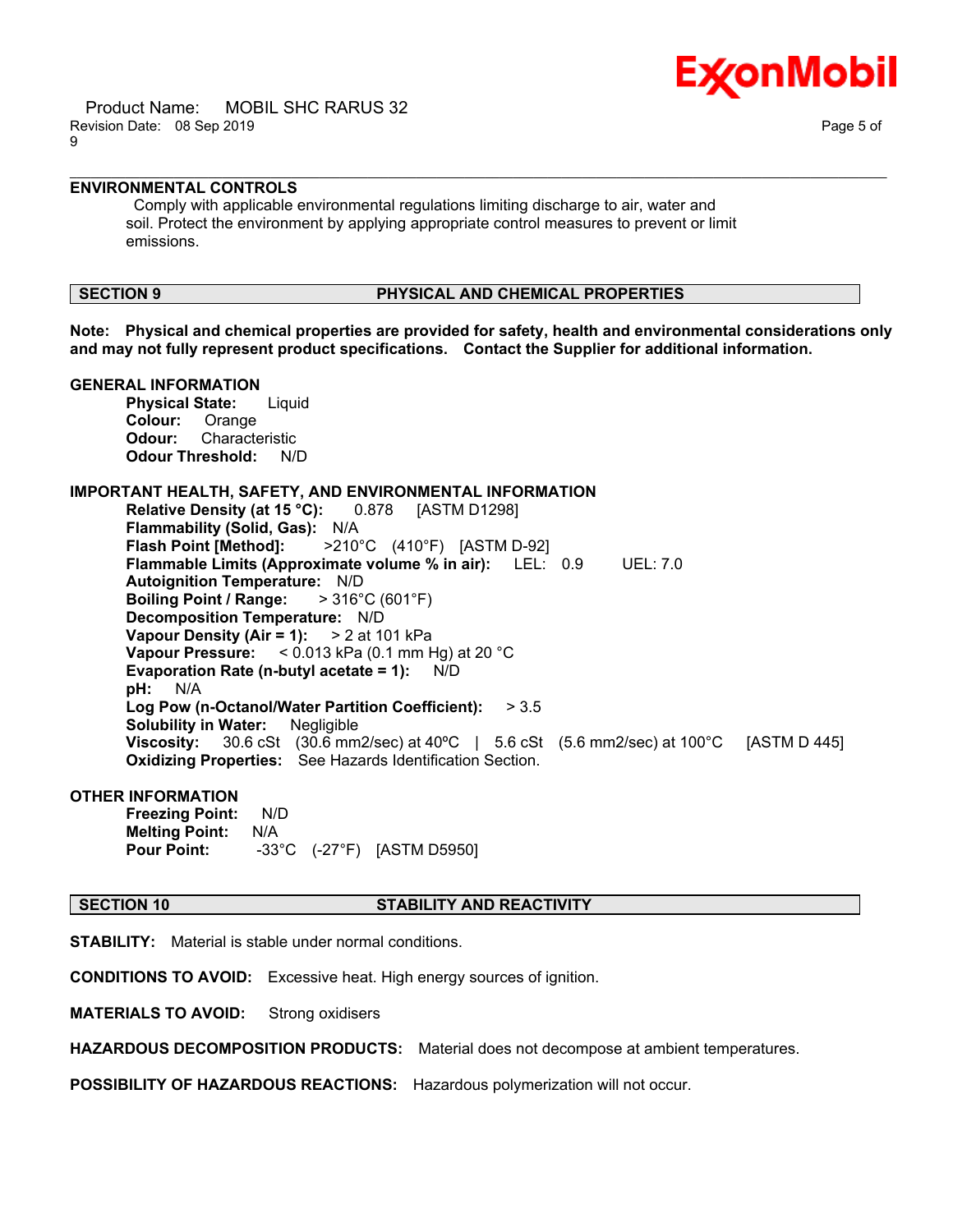# **Ex⁄onMobil**

 Product Name: MOBIL SHC RARUS 32 Revision Date: 08 Sep 2019 **Page 6 of**  $\overline{P}$ 9

### **SECTION 11 TOXICOLOGICAL INFORMATION**

\_\_\_\_\_\_\_\_\_\_\_\_\_\_\_\_\_\_\_\_\_\_\_\_\_\_\_\_\_\_\_\_\_\_\_\_\_\_\_\_\_\_\_\_\_\_\_\_\_\_\_\_\_\_\_\_\_\_\_\_\_\_\_\_\_\_\_\_\_\_\_\_\_\_\_\_\_\_\_\_\_\_\_\_\_\_\_\_\_\_\_\_\_\_\_\_\_\_\_\_\_\_\_\_\_\_\_\_\_\_\_\_\_\_\_\_\_\_

### **INFORMATION ON TOXICOLOGICAL EFFECTS**

| <b>Hazard Class</b>                                               | <b>Conclusion / Remarks</b>                                                                                       |
|-------------------------------------------------------------------|-------------------------------------------------------------------------------------------------------------------|
| Inhalation                                                        |                                                                                                                   |
| Acute Toxicity: No end point data for<br>material.                | Minimally Toxic. Based on assessment of the components.                                                           |
| Irritation: No end point data for material.                       | Negligible hazard at ambient/normal handling temperatures.                                                        |
| Ingestion                                                         |                                                                                                                   |
| Acute Toxicity: No end point data for<br>material.                | Minimally Toxic. Based on assessment of the components.                                                           |
| <b>Skin</b>                                                       |                                                                                                                   |
| Acute Toxicity: No end point data for<br>material.                | Minimally Toxic. Based on assessment of the components.                                                           |
| Skin Corrosion/Irritation: No end point data<br>lfor material.    | Negligible irritation to skin at ambient temperatures. Based on<br>assessment of the components.                  |
| <b>Eye</b>                                                        |                                                                                                                   |
| Serious Eye Damage/Irritation: No end point<br>data for material. | May cause mild, short-lasting discomfort to eyes. Based on<br>assessment of the components.                       |
| <b>Sensitisation</b>                                              |                                                                                                                   |
| Respiratory Sensitization: No end point data<br>for material.     | Not expected to be a respiratory sensitizer.                                                                      |
| Skin Sensitization: No end point data for<br>lmaterial.           | Not expected to be a skin sensitizer. Based on assessment of the<br>components.                                   |
| Aspiration: Data available.                                       | Not expected to be an aspiration hazard. Based on physico-<br>chemical properties of the material.                |
| Germ Cell Mutagenicity: No end point data<br>for material.        | Not expected to be a germ cell mutagen. Based on assessment of<br>the components.                                 |
| Carcinogenicity: No end point data for<br>lmaterial.              | Not expected to cause cancer. Based on assessment of the<br>components.                                           |
| Reproductive Toxicity: No end point data<br>for material.         | Not expected to be a reproductive toxicant. Based on assessment<br>of the components.                             |
| Lactation: No end point data for material.                        | Not expected to cause harm to breast-fed children.                                                                |
| <b>Specific Target Organ Toxicity (STOT)</b>                      |                                                                                                                   |
| Single Exposure: No end point data for<br>lmaterial.              | Not expected to cause organ damage from a single exposure.                                                        |
| Repeated Exposure: No end point data for<br>material.             | Not expected to cause organ damage from prolonged or repeated<br>exposure. Based on assessment of the components. |

#### **OTHER INFORMATION**

#### **Contains:**

Synthetic base oils: Not expected to cause significant health effects under conditions of normal use, based on laboratory studies with the same or similar materials. Not mutagenic or genotoxic. Not sensitising in test animals and humans.

**IARC Classification: The following ingredients are cited on the lists below:** None.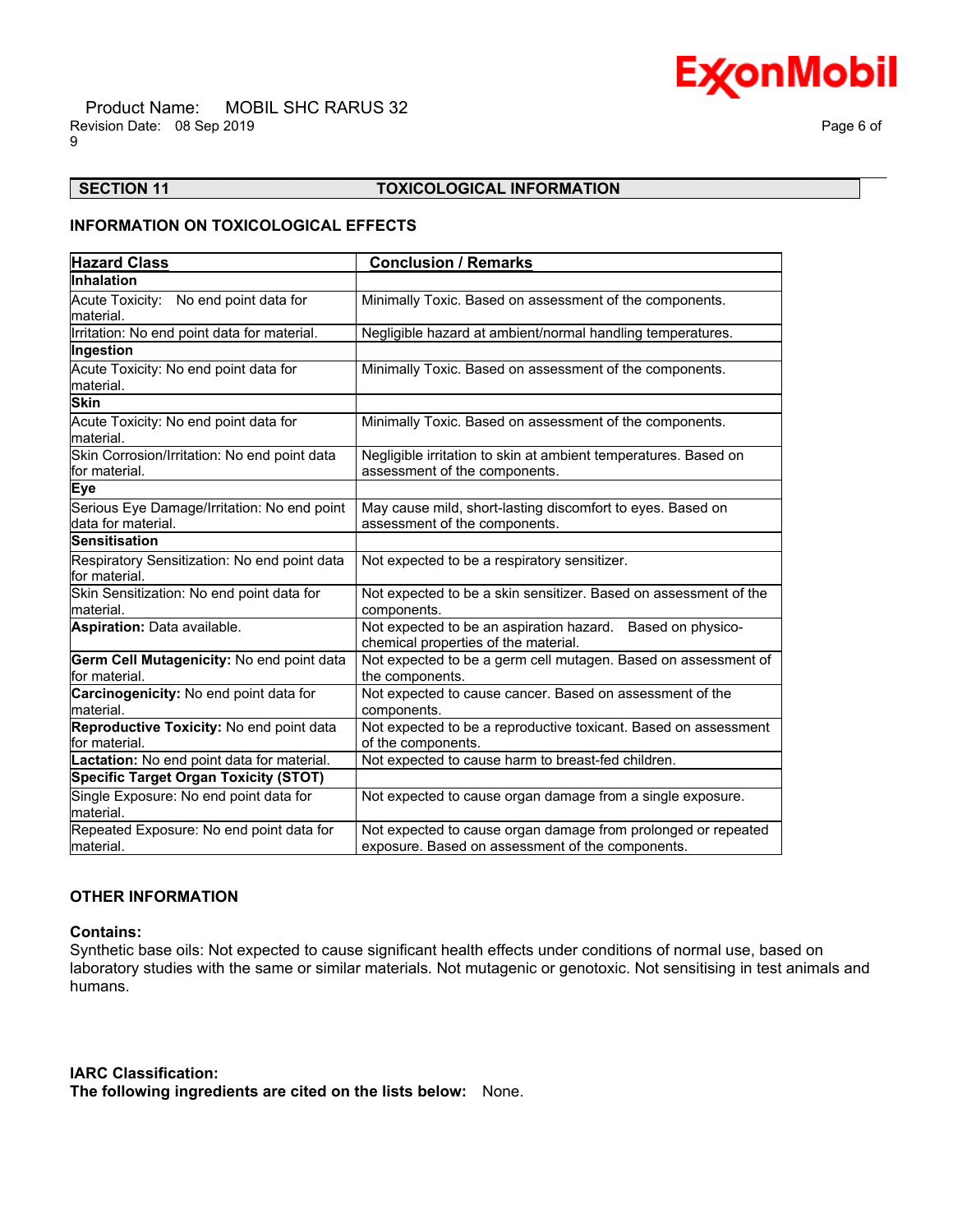

 Product Name: MOBIL SHC RARUS 32 Revision Date: 08 Sep 2019 Page 7 of Page 7 of Page 7 of Page 7 of Page 7 of Page 7 of Page 7 of Page 7 of Page 7 of 9

--REGULATORY LISTS SEARCHED--  $1 = IARC 1$   $2 = IARC 2A$   $3 = IARC 2B$ 

\_\_\_\_\_\_\_\_\_\_\_\_\_\_\_\_\_\_\_\_\_\_\_\_\_\_\_\_\_\_\_\_\_\_\_\_\_\_\_\_\_\_\_\_\_\_\_\_\_\_\_\_\_\_\_\_\_\_\_\_\_\_\_\_\_\_\_\_\_\_\_\_\_\_\_\_\_\_\_\_\_\_\_\_\_\_\_\_\_\_\_\_\_\_\_\_\_\_\_\_\_\_\_\_\_\_\_\_\_\_\_\_\_\_\_\_\_\_

#### **SECTION 12 ECOLOGICAL INFORMATION**

The information given is based on data for the material, components of the material, or for similar materials, through the application of bridging principals.

#### **ECOTOXICITY**

Material -- Not expected to be harmful to aquatic organisms.

#### **MOBILITY**

 Base oil component -- Low solubility and floats and is expected to migrate from water to the land. Expected to partition to sediment and wastewater solids.

#### **SECTION 13 DISPOSAL CONSIDERATIONS**

Disposal recommendations based on material as supplied. Disposal must be in accordance with current applicable laws and regulations, and material characteristics at time of disposal.

#### **DISPOSAL RECOMMENDATIONS**

 Product is suitable for burning in an enclosed controlled burner for fuel value or disposal by supervised incineration at very high temperatures to prevent formation of undesirable combustion products. Protect the environment. Dispose of used oil at designated sites. Minimize skin contact. Do not mix used oils with solvents, brake fluids or coolants.

**Empty Container Warning** Empty Container Warning (where applicable): Empty containers may contain residue and can be dangerous. Do not attempt to refill or clean containers without proper instructions. Empty drums should be completely drained and safely stored until appropriately reconditioned or disposed. Empty containers should be taken for recycling, recovery, or disposal through suitably qualified or licensed contractor and in accordance with governmental regulations. DO NOT PRESSURISE, CUT, WELD, BRAZE, SOLDER, DRILL, GRIND, OR EXPOSE SUCH CONTAINERS TO HEAT, FLAME, SPARKS, STATIC ELECTRICITY, OR OTHER SOURCES OF IGNITION. THEY MAY EXPLODE AND CAUSE INJURY OR DEATH.

### **SECTION 14 TRANSPORT INFORMATION**

**LAND** : Not Regulated for Land Transport

**SEA (IMDG):** Not Regulated for Sea Transport according to IMDG-Code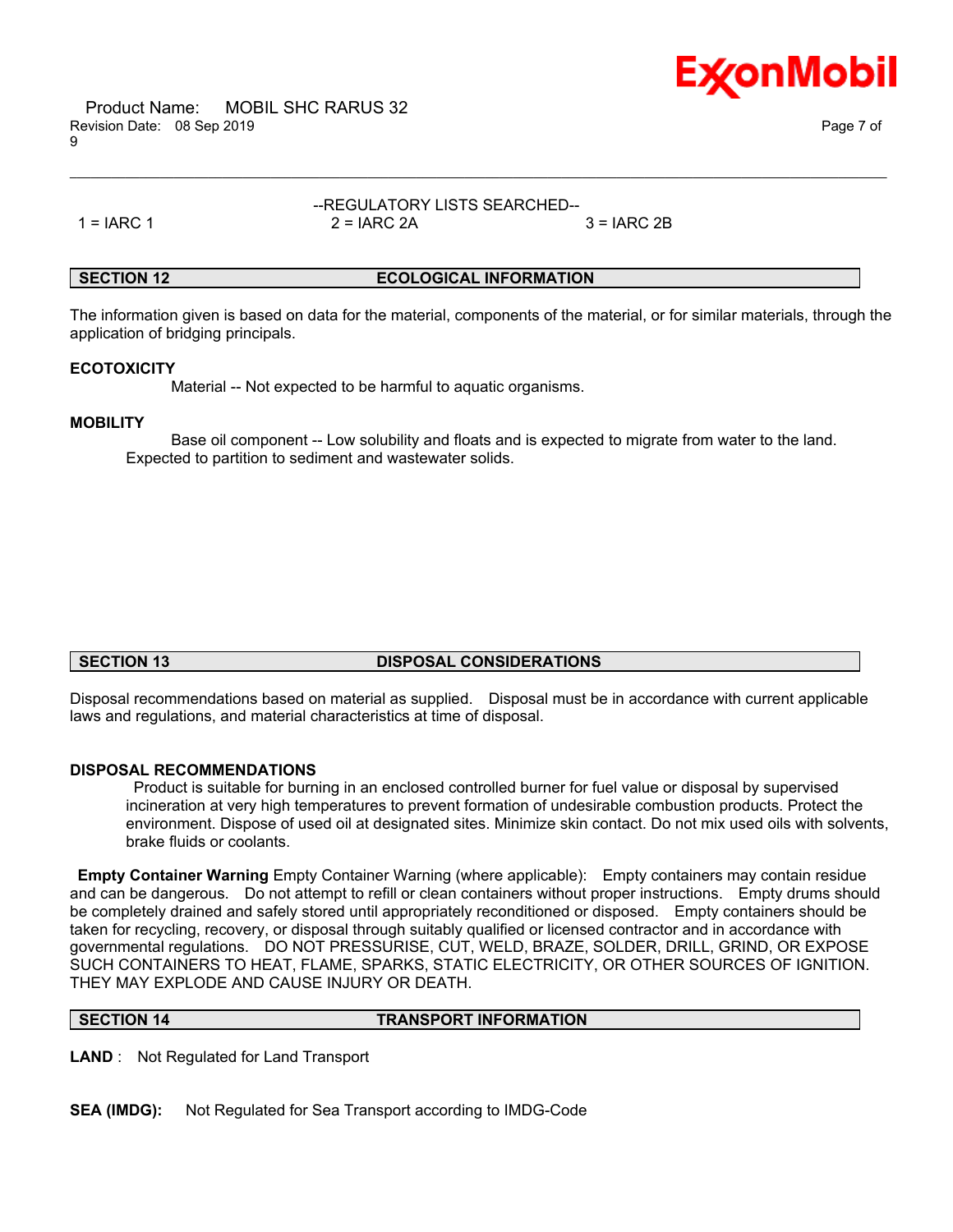

 Product Name: MOBIL SHC RARUS 32 Revision Date: 08 Sep 2019 Page 8 of 9

**Marine Pollutant:** No

**AIR (IATA):** Not Regulated for Air Transport

**SECTION 15 REGULATORY INFORMATION** 

\_\_\_\_\_\_\_\_\_\_\_\_\_\_\_\_\_\_\_\_\_\_\_\_\_\_\_\_\_\_\_\_\_\_\_\_\_\_\_\_\_\_\_\_\_\_\_\_\_\_\_\_\_\_\_\_\_\_\_\_\_\_\_\_\_\_\_\_\_\_\_\_\_\_\_\_\_\_\_\_\_\_\_\_\_\_\_\_\_\_\_\_\_\_\_\_\_\_\_\_\_\_\_\_\_\_\_\_\_\_\_\_\_\_\_\_\_\_

**Material is not hazardous as defined by Specification for hazard communication for hazardous chemicals and dangerous goods (Singapore Standard SS586) Part 2:2014 - Globally harmonised system of classification and labelling of chemicals - Singapore's adaptations.**

### **REGULATORY STATUS AND APPLICABLE LAWS AND REGULATIONS**

**Listed or exempt from listing/notification on the following chemical inventories (May contain substance(s) subject to notification to the EPA Active TSCA inventory prior to import to USA):** AICS, DSL, IECSC, KECI, TCSI, TSCA

 **Special Cases:**

| $l$ nvantoni   | $\sim$ $\sim$ $\sim$       |
|----------------|----------------------------|
| <b>'entory</b> | ιαιus                      |
| <b>PICCS</b>   | Apply<br>.<br>≺estrictions |

#### **SECTION 16 OTHER INFORMATION**

#### **N/D = Not determined, N/A = Not applicable**

#### **THIS SAFETY DATA SHEET CONTAINS THE FOLLOWING REVISIONS:**

 Composition: Component Table information was deleted. Composition: Concentration Footnote information was deleted. Composition: No components information was modified. Section 16: HCode Key information was deleted.

 ----------------------------------------------------------------------------------------------------------------------------------------------------- The information and recommendations contained herein are, to the best of ExxonMobil's knowledge and belief, accurate and reliable as of the date issued. You can contact ExxonMobil to insure that this document is the most current available from ExxonMobil. The information and recommendations are offered for the user's consideration and examination. It is the user's responsibility to satisfy itself that the product is suitable for the intended use. If buyer repackages this product, it is the user's responsibility to insure proper health, safety and other necessary information is included with and/or on the container. Appropriate warnings and safe-handling procedures should be provided to handlers and users. Alteration of this document is strictly prohibited. Except to the extent required by law, republication or retransmission of this document, in whole or in part, is not permitted. The term, "ExxonMobil" is used for convenience, and may include any one or more of ExxonMobil Chemical Company, Exxon Mobil Corporation, or any